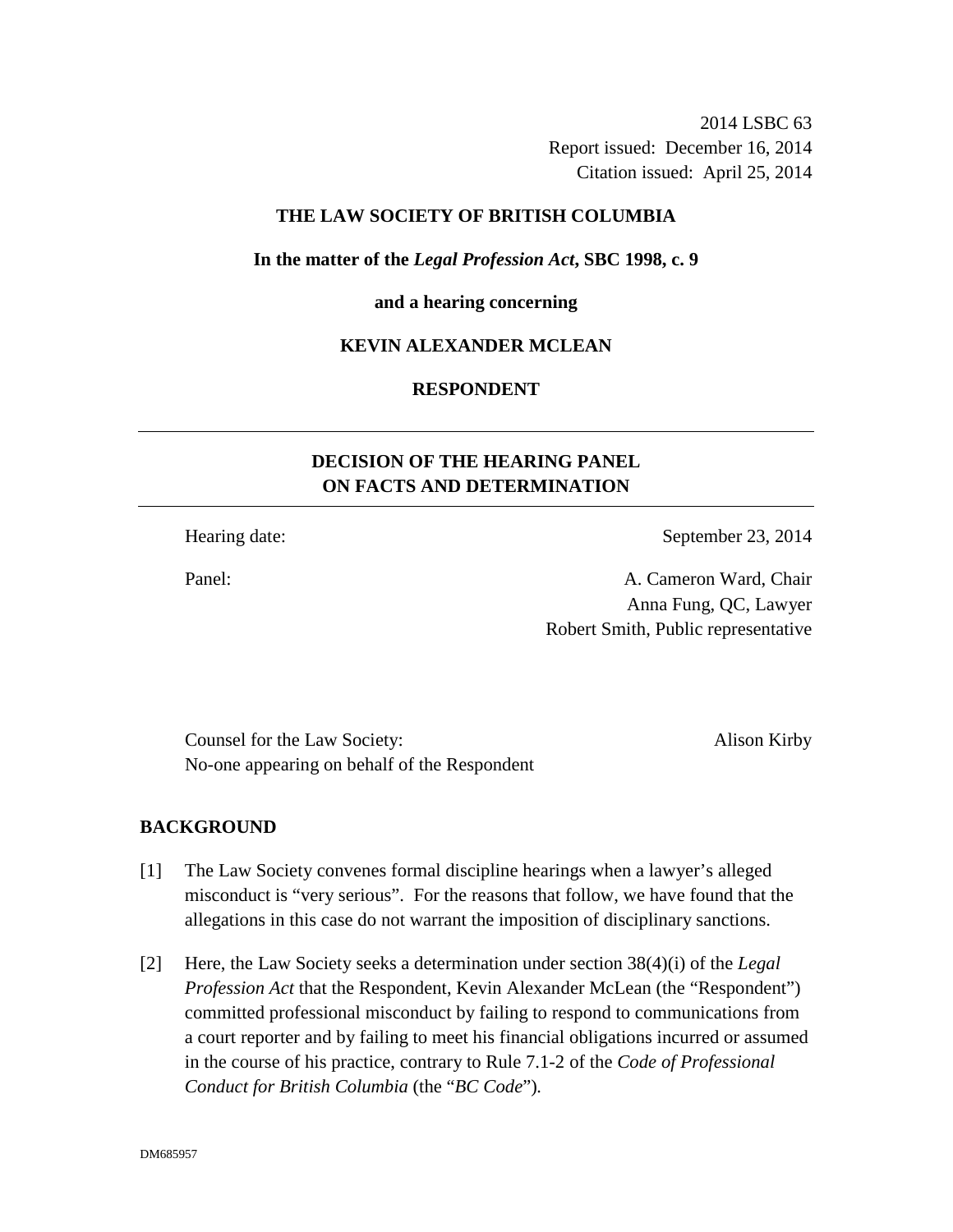[3] The citation issued on April 25, 2014 (the "Citation") contains the following allegation:

> Between approximately June 2013 and December 2013 in the course of representing clients or yourself in litigation matters, you failed to pay in a timely manner invoices received from TB, the court reporter, and you failed to respond to communications from TB regarding payment of those invoices. In particular, you failed to do one or more of the following:

- (a) pay in a timely manner Invoice no. 17259 dated June 12, 2013 in the amount of \$1,318.28 for services rendered on behalf of your client, NM, in the course of your representation of this client in a civil litigation matter, contrary to Rule 7.1-2 of the *BC Code*;
- (b) pay in a timely manner Invoice no. 17533 dated July 19, 2013 in the amount of \$416.33 for services rendered on behalf of your client, NM, in the course of your representation of this client in a civil litigation matter, contrary to Rule 7.1-2 of the *BC Code*;
- (c) pay in a timely manner Invoice no. 17575 dated July 25, 2013 in the amount of \$211.05 for services rendered on your own behalf in the course of your self-representation in a civil litigation matter;
- (d) pay in a timely manner Invoice no. 17556 dated August 19, 2013 in the amount of \$500.33 for services rendered on behalf of your client, VC, in the course of your representation of this client in a civil litigation matter, contrary to Rule 7.1-2 of the *BC Code*;
- (e) provide a substantive response to an email from TB sent to you on October 17, 2013, until after TB complained to the Law Society; and
- (f) provide a substantive response to a letter from TB dated October 23, 2013, until after TB complained to the Law Society.
- [4] The Respondent paid the four invoices in December, 2013. The principal factual issue on this hearing is whether his delay in satisfying the court reporter's accounts, a period of approximately four to six months, constitutes professional misconduct.
- [5] We were faced with two issues of a preliminary nature: whether to proceed with the hearing in the absence of the Respondent and what effect, if any, to give to the contents of the Law Society's Notice to Admit.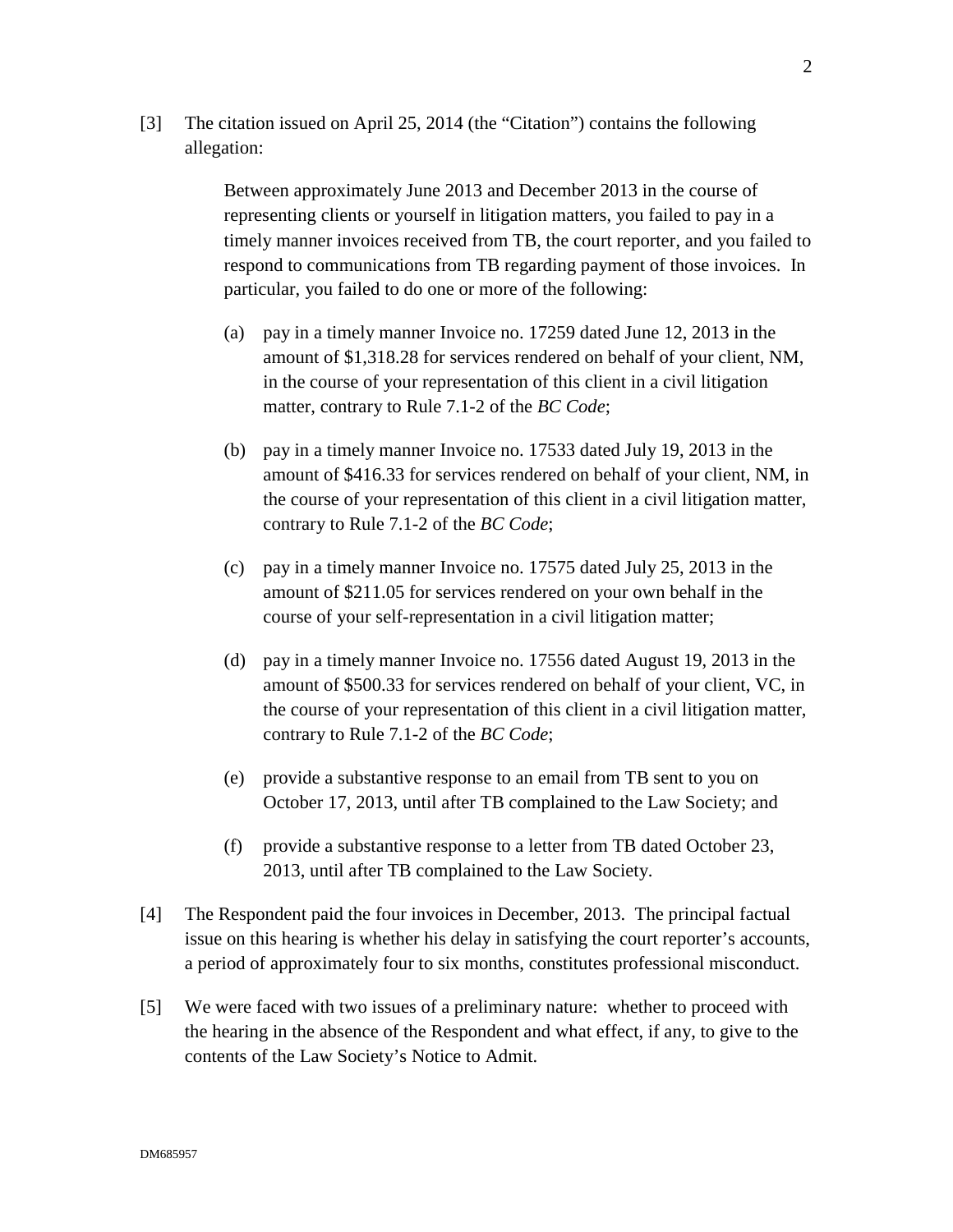#### **DECISION TO PROCEED IN THE ABSENCE OF THE RESPONDENT**

- [6] The Respondent did not appear at the hearing of this matter, nor did anyone appear on his behalf.
- [7] The hearing commenced as scheduled at 9:30 a.m. on September 23, 2014. As the Respondent was absent, the Panel adjourned for 15 minutes to accommodate any unintended delay by the Respondent. However, he was still not present when the Panel reconvened.
- [8] Section 42(2) of the *Legal Profession Act* permits a hearing panel to proceed in the absence of a respondent if the panel is satisfied that the respondent has been served with the notice of the hearing.
- [9] The Respondent was served with the Citation on May 20, 2014, pursuant to Rule 4- 15, and he was served with the Notice of Hearing on June 24, 2014, pursuant to Rule 4-24. Counsel for the Law Society advised us that the Respondent had participated in selecting the hearing date and had been in contact with the Law Society as recently as September 22, 2014.
- [10] In the circumstances of this case, including our receipt of evidence that the Respondent had been served with the Notice of Hearing, we exercised our discretion to proceed with the hearing in his absence.

### **NOTICE TO ADMIT**

…

- [11] On June 13, 2014, the Respondent was served with a Notice to Admit dated June 12, 2014. The Notice to Admit sought the admission of facts set out in 62 paragraphs and the authenticity of some 17 documents. The Respondent responded by email on July 1, 2014, stating simply "I deny each document and each fact as set out [in the Notice to Admit]."
- [12] The relevant provisions of Rule 4-20.1 provide:
	- (1) At any time, but not less than 45 days before a date set for the hearing of a citation, the respondent or discipline counsel may request the other party to admit, for the purposes of the hearing only, the truth of a fact or the authenticity of a document.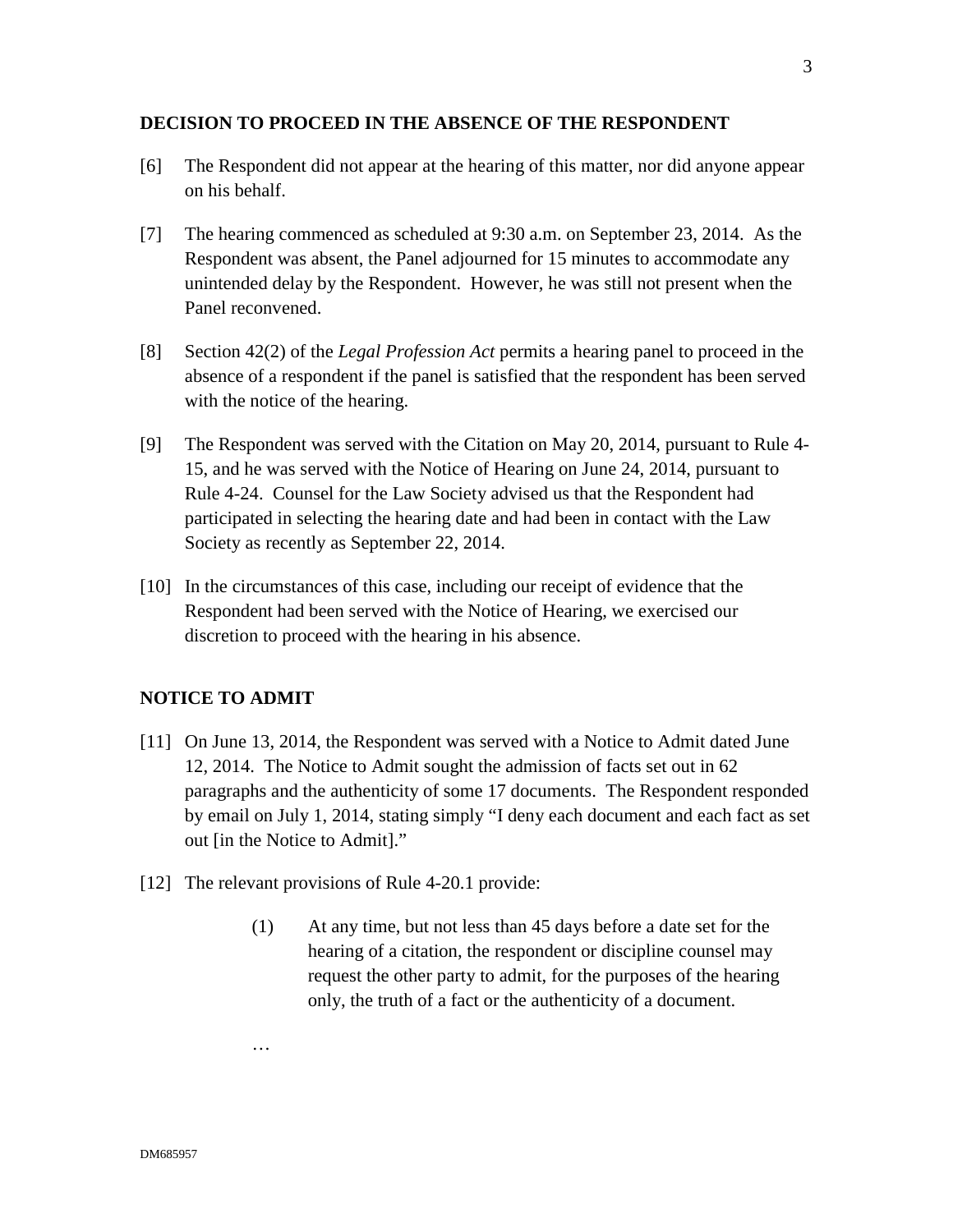- (6) A response under subrule (4) must contain one of the following in respect of each fact described in the request and each document attached to the request:
	- (a) an admission of the truth of the fact or the authenticity of the document attached to the request;
	- (b) a statement that the party making the response does not admit the truth of the fact or the authenticity of the document, along with the reasons for not doing so.
- (7) If a party who has been served with a request does not respond in accordance with this Rule, the party is deemed, for the purposes of the hearing only, to admit the truth of the fact described in the request or the authenticity of the document attached to the request.
- [13] While there may be times where a succinct denial of facts or the authenticity of documents is a sufficient response to a Notice to Admit, we find, in the circumstances of this case, that the Respondent's response failed to comply with the requirements of Rule 4-20.1 and was therefore ineffective as a denial of the facts and authenticity of documents set out in the Law Society's Notice to Admit. It does not necessarily follow, however, that the Respondent's deemed admission of the facts and authenticity of documents set out in the Law Society's Notice to Admit, includes an admission that the facts alleged amount to professional misconduct. The Law Society must still prove to the satisfaction of this Panel, based on the preponderance of evidence, that the conduct alleged amounts to professional misconduct.

### **FACTUAL FINDINGS**

…

- [14] The Respondent was admitted as a member of the Law Society on August 27, 2010 and practises as a sole practitioner, primarily in the area of civil litigation.
- [15] The Respondent hired Reportex Agencies Ltd. ("Reportex") to provide reporting services to him in connection with three actions commenced in the Supreme Court of British Columbia. Reportex issued and delivered four invoices dated June 12, July 19, July 25 and August 19, 2013 to the Respondent in connection with those services.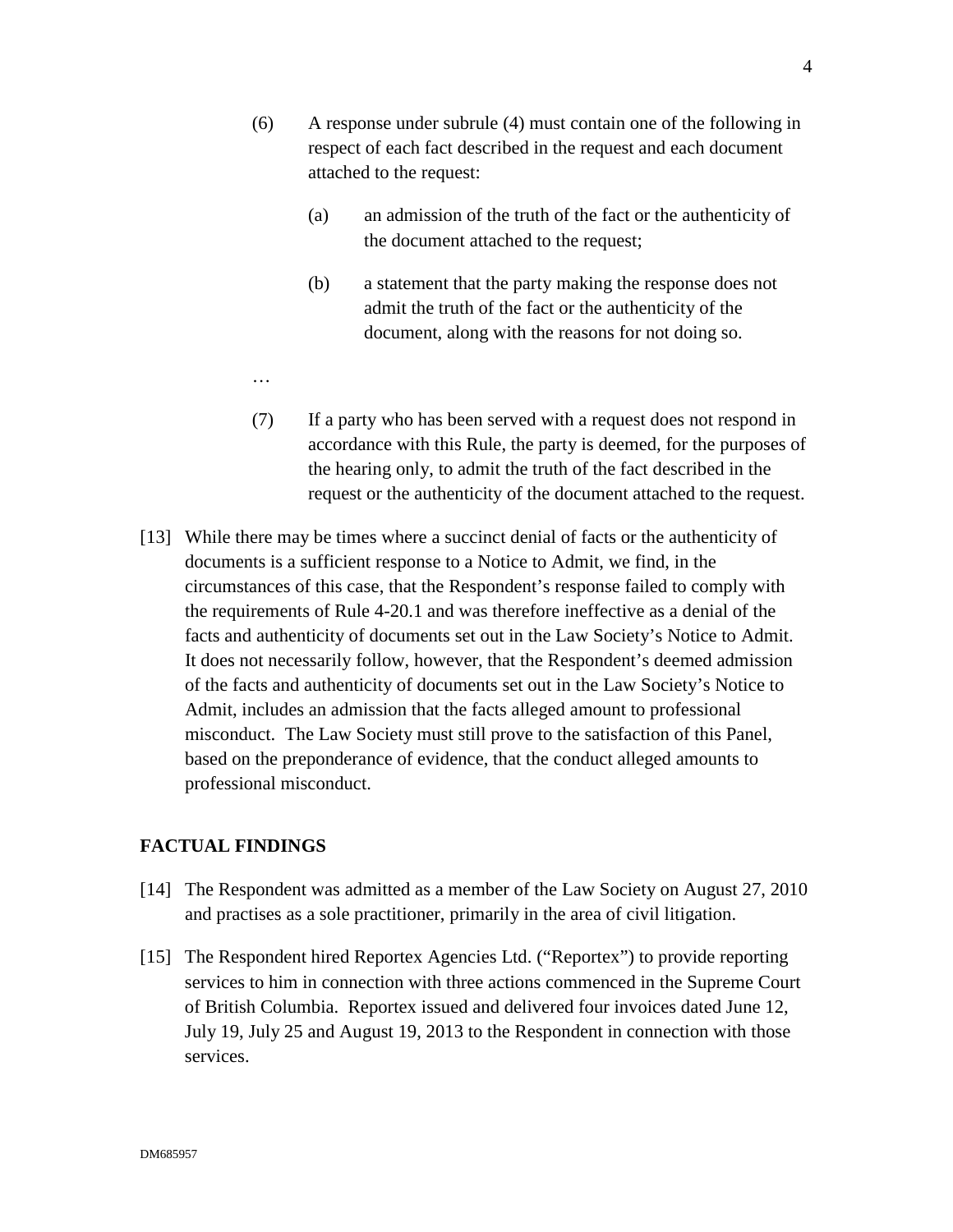- [16] On September 9, 2013 and September 26, 2013, Reportex asked the Respondent to pay the four invoices. In emails of September 26, 2013, the Respondent requested information about the amount outstanding and apologized for the delay. Reportex immediately provided the requested information but the Respondent did not promptly pay the outstanding accounts.
- [17] On October 17, 2013 and October 23, 2013, Reportex repeated its request that the Respondent pay the account.
- [18] In its letter of October 23, 2013, Reportex reminded the Respondent of his professional obligation to pay his practice debts promptly and cited Chapter 2, Rule 2 of the *Professional Conduct Handbook*, the predecessor of Rule 7.1-2 of the *BC Code*. The author said, "any further delay on your part implies refusal to pay and will require us to contact the Law Society to request assistance in the collection of this account."
- [19] The Respondent did not promptly reply to Reportex's email of October 17, 2013 or its letter of October 23, 2013.
- [20] On October 29, 2013 Reportex made a complaint to the Law Society.
- [21] On November 5, 2013 the Law Society wrote to the Respondent about the complaint and referred him to Rule 7.1-2 of the *BC Code*.
- [22] On November 6, 2013, the Respondent sent an email to Reportex to the effect that he would be paying only one of the invoices and that his clients would be paying the other three invoices. On November 20, 2013, Reportex sent another email to the Respondent requesting payment.
- [23] On December 2, 2013 the Respondent sent Reportex two cheques in payment of the first three invoices. One of the cheques was returned NSF on or about December 17, 2013 and had to be replaced.
- [24] On December 13, 2013 the Respondent replied to the Law Society's letter of November 5, 2013 and a subsequent letter of November 26, 2013 indicating that his explanation for his failure to promptly pay Reportex's accounts was because he was "extremely busy".
- [25] On December 30, 2013 the Respondent paid the fourth and final outstanding invoice.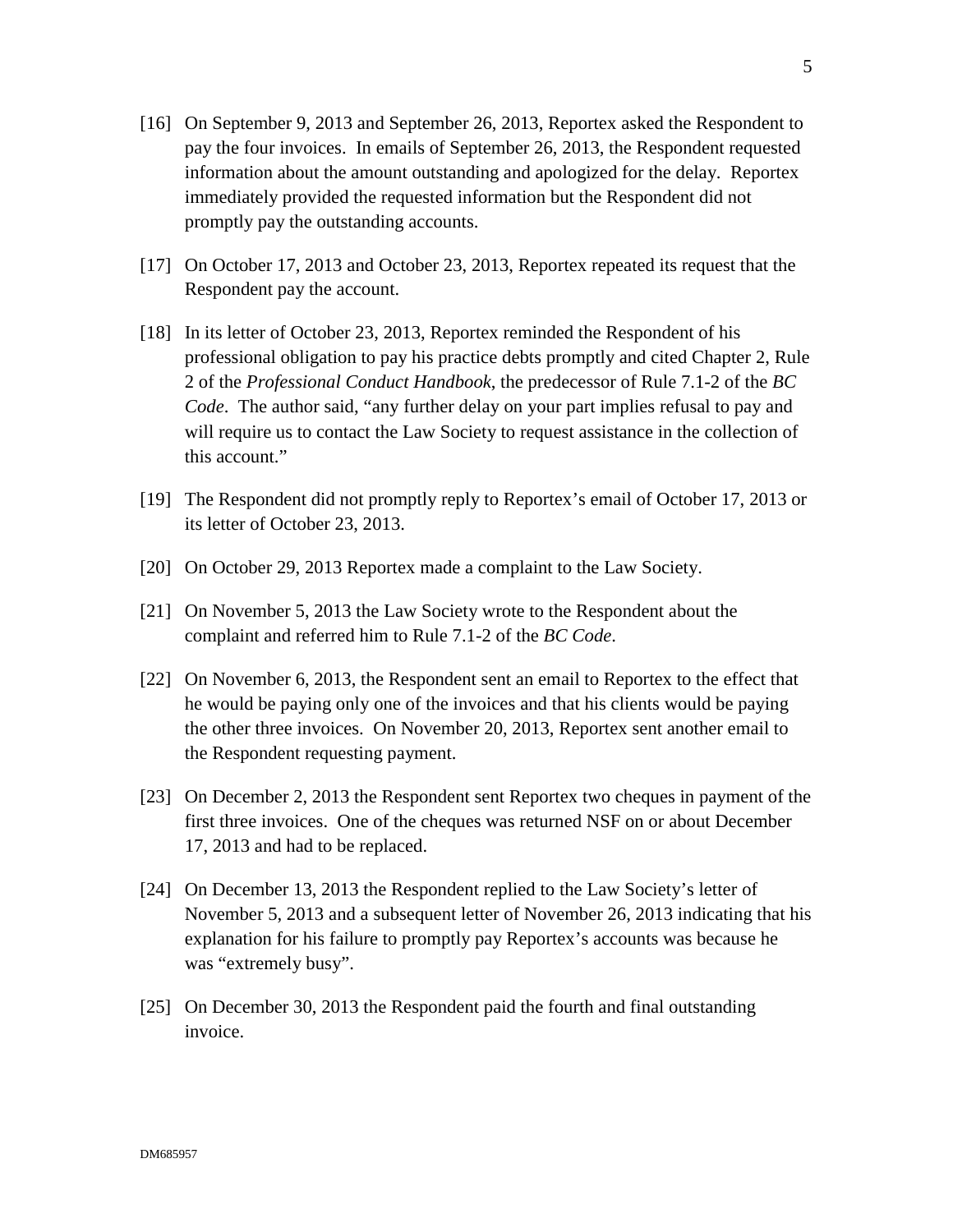#### **ISSUES**

[26] The issue to be determined is whether the Respondent's delay in responding to Reportex's communications and paying its invoices constitutes professional misconduct.

### **DETERMINATION**

#### **Onus and standard of proof**

- [27] The onus is on the Law Society to prove the allegations on a balance of probabilities.
- [28] In *Law Society of BC v. Schauble*, 2009 LSBC 11, the hearing panel summarized the onus and standard of proof as follows (at para. 43):

The onus of proof is on the Law Society, and the standard of proof is a balance of probabilities: "… evidence must be scrutinized with care" and "must always be sufficiently clear, convincing and cogent to satisfy the balance of probabilities test."

[29] "Professional misconduct" is not a defined term in the *Legal Profession Act*, the Law Society Rules or *BC Code*. The test for whether conduct constitutes professional misconduct was established in *Law Society of BC v. Martin*, 2005 LSBC 16, at paragraph 171 as:

> … whether the facts as made out disclose a marked departure from that conduct the Law Society expects of its members; if so, it is professional misconduct.

[30] We take a "marked" departure to be a pronounced, glaring or blatant departure from the standard of expected conduct. A mere departure from the standard, it follows, is insufficient to constitute professional misconduct.

#### **Failure to pay practice debts**

[31] In considering whether the Respondent's conduct is a marked departure from that conduct the Law Society expects of its members, we have considered the provisions of the *BC Code*. Rule 7.1-2 of the *BC Code* requires a lawyer to meet financial obligations in relation to his or her practice promptly. Commentary 1 to Rule 7.1-2 provides as follows: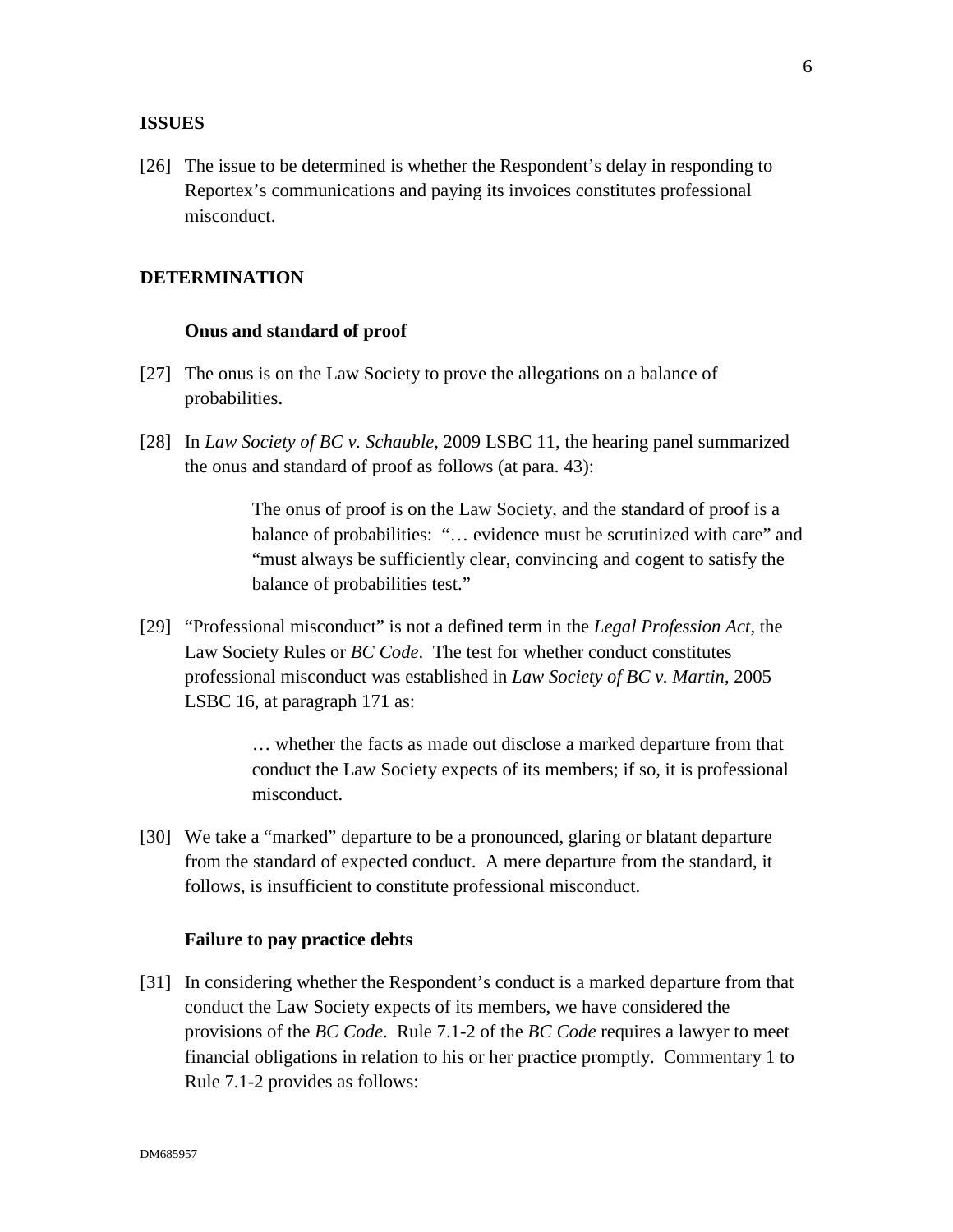#### **Commentary**

[1] In order to maintain the honour of the Bar, lawyers have a professional duty (quite apart from any legal liability) to meet financial obligations incurred, assumed or undertaken on behalf of clients, unless, before incurring such an obligation, the lawyer clearly indicated in writing that the obligation is not to be a personal one.

- [32] We accept that lawyers depend on access to a wide variety of products and services such as court reporting services, process serving services, courier services and services rendered by experts in the medical profession. These services are often provided on demand and on credit on the understanding that the lawyer will promptly pay the account once rendered. If that credit is impaired, the legal profession, the creditors and the clients may all suffer.
- [33] In this case, the Respondent provided no explanation for his failure to promptly pay his practice debts and respond to Reportex other than expressing that he was extremely busy. There is no evidence that he was in financial difficulty, that he had not received the invoices or correspondence, or that he was unaware of his professional obligations to pay the debts.
- [34] We note that three of the four invoices were rendered in what was traditionally the summer break for litigators (July and August) and that the Respondent is a sole practitioner. Nonetheless, it would have been preferable for the Respondent to satisfy Reportex's invoices more promptly.
- [35] Counsel for the Law Society referred us to a number of decisions in support of her submission that the Respondent should be found guilty of professional misconduct for failing to pay his practice debts.
- [36] In *Law Society of BC v. Finkelstein*, [1999] LSDD No. 52, a title search company commenced an action in 1993 against the respondent lawyer to collect payment of some 275 unpaid invoices totaling approximately \$20,000. It obtained a judgment in 1995, which was never paid. The respondent made an assignment in bankruptcy in 1996 and was discharged in 1997. He admitted that his failure to satisfy the judgment constituted professional misconduct.
- [37] In *Law Society of BC v. Jones*, 2004 LSBC 10, the respondent lawyer had an emotional breakdown and closed his office in June of 2002. He was cited for a number of violations, including failure to pay doctors for some 17 medical legal reports. Those accounts remained unpaid in 2004, and the respondent was found guilty of failing to meet his professional obligations in respect of them.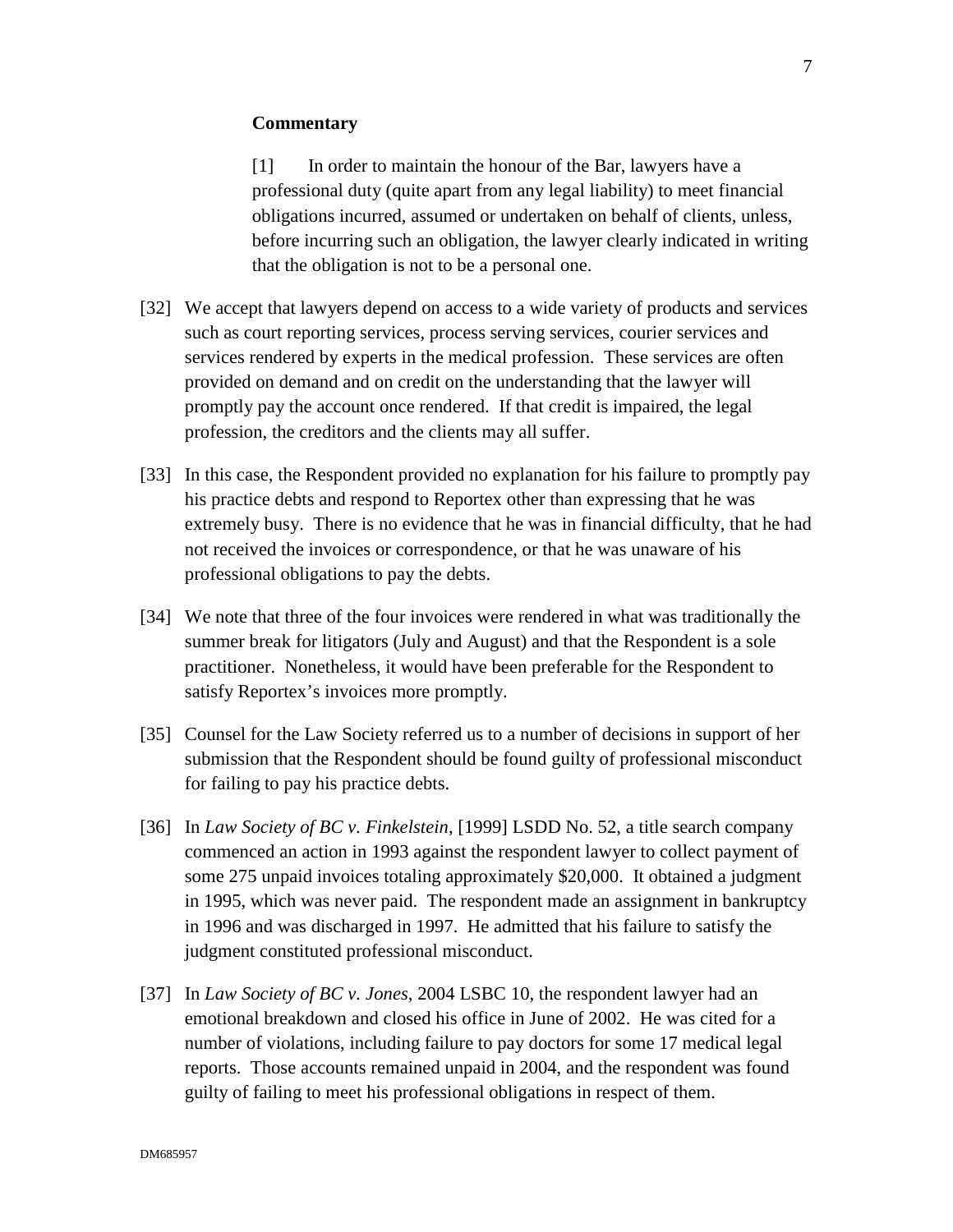- [38] In *Law Society of BC v. Jackson*, 2008 LSBC 28, the respondent lawyer received another lawyer's account for agency work in December of 2004, but he did not satisfy it until April of 2007, some 28 months later. He admitted that this was a failure to meet his professional financial obligations.
- [39] In *Law Society of BC v. Angly*, [2001] LSBC 10, the respondent lawyer received a psychiatrist's account in November of 1998 and, although he was reimbursed for it by Legal Services Society, he did not pay the account until September of 2000. He admitted his misconduct.
- [40] Finally, in *Law Society of BC v. Melville*, [2000] LSBC 5, the respondent lawyer incurred debts to another lawyer in 1994. When the accounts remained unpaid in late 1997, the other lawyer commenced an action to recover the debt, which was settled a year later. The hearing panel found that the respondent failed to fulfill financial obligations incurred in the course of his practice, which amounted to professional misconduct.
- [41] Each of these cases involved conduct that was much more egregious than the Respondent's. The lawyers in question failed to pay their practice debts for years, if at all. Here, the Respondent paid the accounts within four to six months after they were rendered. While we do not condone his delay, we do not find that it constitutes professional misconduct.

#### **Failure to respond to Reportex**

- [42] The duty to answer with reasonable promptness all professional letters and communications from other lawyers that require an answer and to be punctual in fulfilling all commitments is found in Rule 7.2-5 of the *BC Code*.
- [43] Hearing panels have held that the obligation is owed not only to fellow lawyers and to the Law Society but also to non-lawyers with whom a lawyer may be dealing with in the course of acting for a client. In *Law Society of BC v. Smith*, 2005 LSBC 27, a lawyer was cited for having failed to respond to communication from staff at an insurance company in respect of a client matter. In concluding that this conduct constituted professional misconduct, the panel commented at paragraph 8:

The Panel emphasizes that the duty for all members to respond promptly is a duty that is owed not only to fellow members and to the Law Society but also to lay persons with whom the member may be dealing with in course of acting for a client.